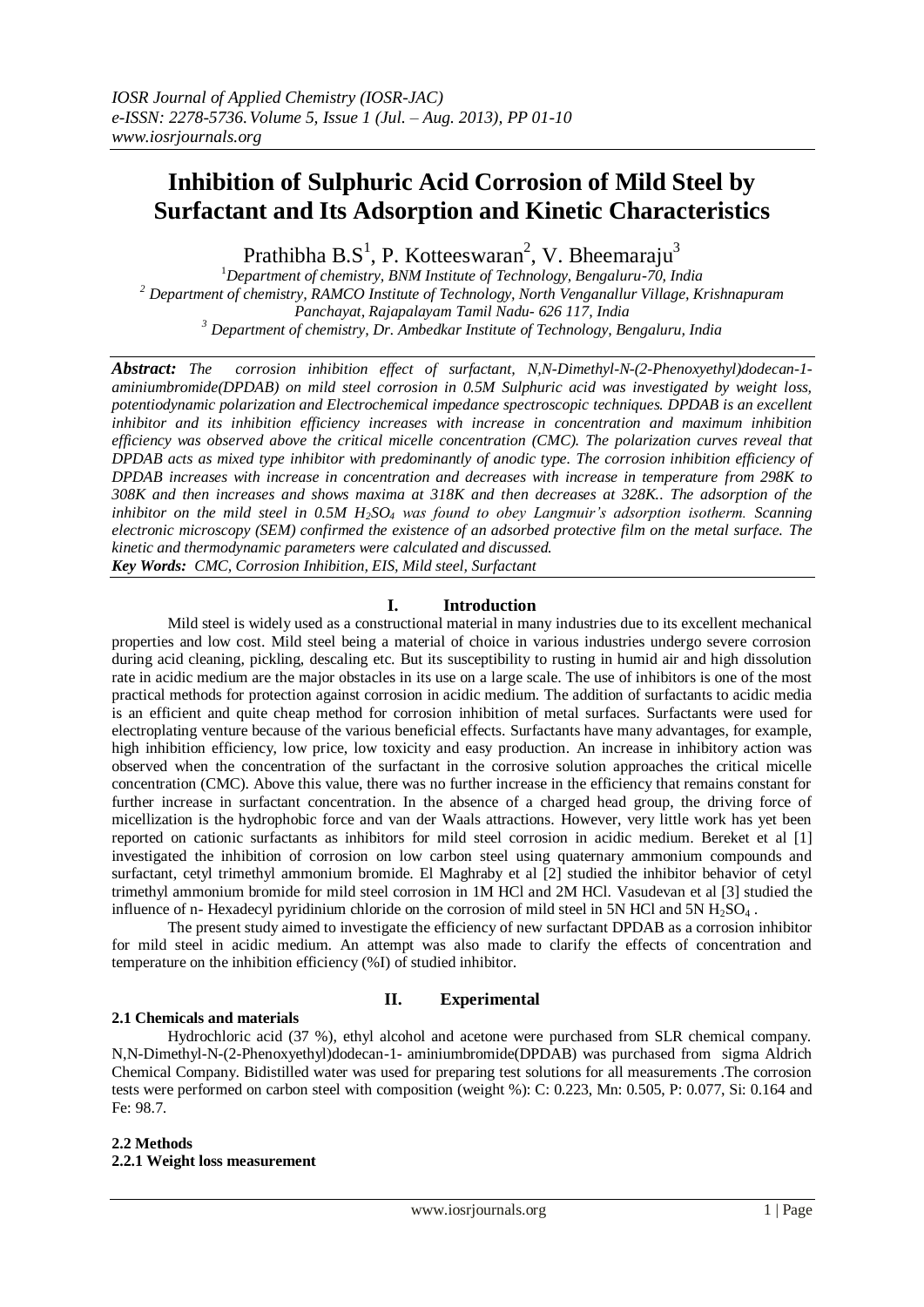The specimen were cut into rectangular shape with an exposed area of 2cm x 1cm and were mechanically polished with various grades of emery paper $(0/0, 2/0, 4/0)$  and  $(6/0)$  and then cleaned with ethanol and acetone followed by cleaning with double distilled water and finally dried. The specimens were weighed by using electronic digital balance (Uni Bloc AUY220 series) and finally suspended in a beaker containing 100ml of acid solution with and without inhibitor. The beakers were kept in a thermostat. After the specified time of immersion (3h), the specimens were removed, washed in distilled water, dried, placed in desiccators to attain room temperature and weighed. The experiments were carried out in triplicate. The corrosion rate was calculated by the relation (1):

corrosion rate 
$$
\left(\frac{mm}{y}\right) = \frac{87.6W}{DATA}
$$
 (1)

Where W = weight loss in mg, D = Density ( $g/cm<sup>3</sup>$ ), A = area in square centimeter, T= time in hour. The percentage inhibition efficiency is calculated using the relation (2):

$$
IE(\%) = \frac{w_0 - w_i}{w_0} \times 100 \tag{2}
$$

Where  $w_i$  and  $w_0$  are the weight loss values in the presence and in the absence of inhibitor respectively.

#### **2.2.2 Electrochemical measurements**

 The electrochemical techniques used to study the corrosion behavior are potentiodynamic polarization and electrochemical impedance spectroscopy (EIS). The electrochemical experiments were carried out in a three electrode cell. Mild steel welded with copper wire and embedded in Teflon holder using epoxy resin with an exposed area  $1 \text{cm}^2$  as working electrode, a platinum foil of  $1 \text{cm}^2$  was used as counter electrode and the reference electrode was a saturated calomel electrode (SCE) with a luggin capillary, which can be at close proximity to the working electrode to minimize ohmic drop. All potentials are measured with respect to SCE. The polarization and EIS studies were carried out using CHI Electrochemical workstation model 660C series. The potentiodynamic curves were obtained by scanning the potential range from cathodic potential of -200 mV to an anodic potential of  $+ 200$  mV vs SCE with respect to the open circuit potential at a scan rate of 10 mV/S. Equillibrium time leading to the steady state of specimen was 1h and the open circuit potential was noted. The experiments were carried out in triplicate.

The percentage corrosion inhibition efficiency was calculated from the relation (3):

$$
\% \text{IE} = \frac{\text{i}_{\text{corr}}^0 - \text{i}_{\text{corr}}}{\text{i}_{\text{corr}}^0} \times 100 \tag{3}
$$

Where  $i_{corr}^0$  and  $i_{corr}$  are the corrosion current densities in absence and presence of various concentrations of the inhibitor.

The electrochemical impedance measurements were performed at corrosion potential over a frequency range 100 KHz to 0.01Hz with signal amplitude of 10 mV. The impedance data were analyzed and fitted using Zsimpwin software.

The percentage corrosion inhibition efficiency was calculated using the relation (4):

$$
\% \text{IE} = \frac{\text{R}_{\text{ct}} - \text{R}_{\text{ct}}^0}{\text{R}_{\text{ct}}} \times 100 \tag{4}
$$

Where  $R_{ct}$  and  $R_{ct}^{0}$  are the charge transfer resistance of mild steel with and without inhibitor.

# **III. Results And Discussion**

#### **3.1 Weight loss measurements**

The values of IE and corrosion rate obtained from weight loss measurements for MS in  $0.5M H_2SO<sub>4</sub>$ containing different concentrations of DPDAB at different temperatures viz. 298 K, 308K, 318K and 328 K are tabulated in the Table 1. The variation of % IE with concentrations is depicted in Fig. 1. From the Fig.1. it is clear that the IE increases with increase of concentration reaching a maximum value at a higher concentration  $(10<sup>2</sup>M)$ . This suggests that increase in the inhibitor concentration increases the number of molecules adsorbed over the mild steel surface, blocking the active sites by acid attack thereby protecting the metal surface from corrosion. The % IE decreases with increase in temperature from 298 – 308K again increase from 308 – 318 K and then decreases at 328 K as shown in the Fig. 2.

#### **3.2 Potentidynamic (Tafel) polarization measurement**

The cathodic and anodic polarization measurements for mild steel in stirred  $0.5M H<sub>2</sub>SO<sub>4</sub>$  containing different concentrations of DPDAB and at different temperatures (298 K – 328K) were carried out and Tafel plots were constructed. Fig. 3 shows the Tafel plots for mild steel in the absence and presence of different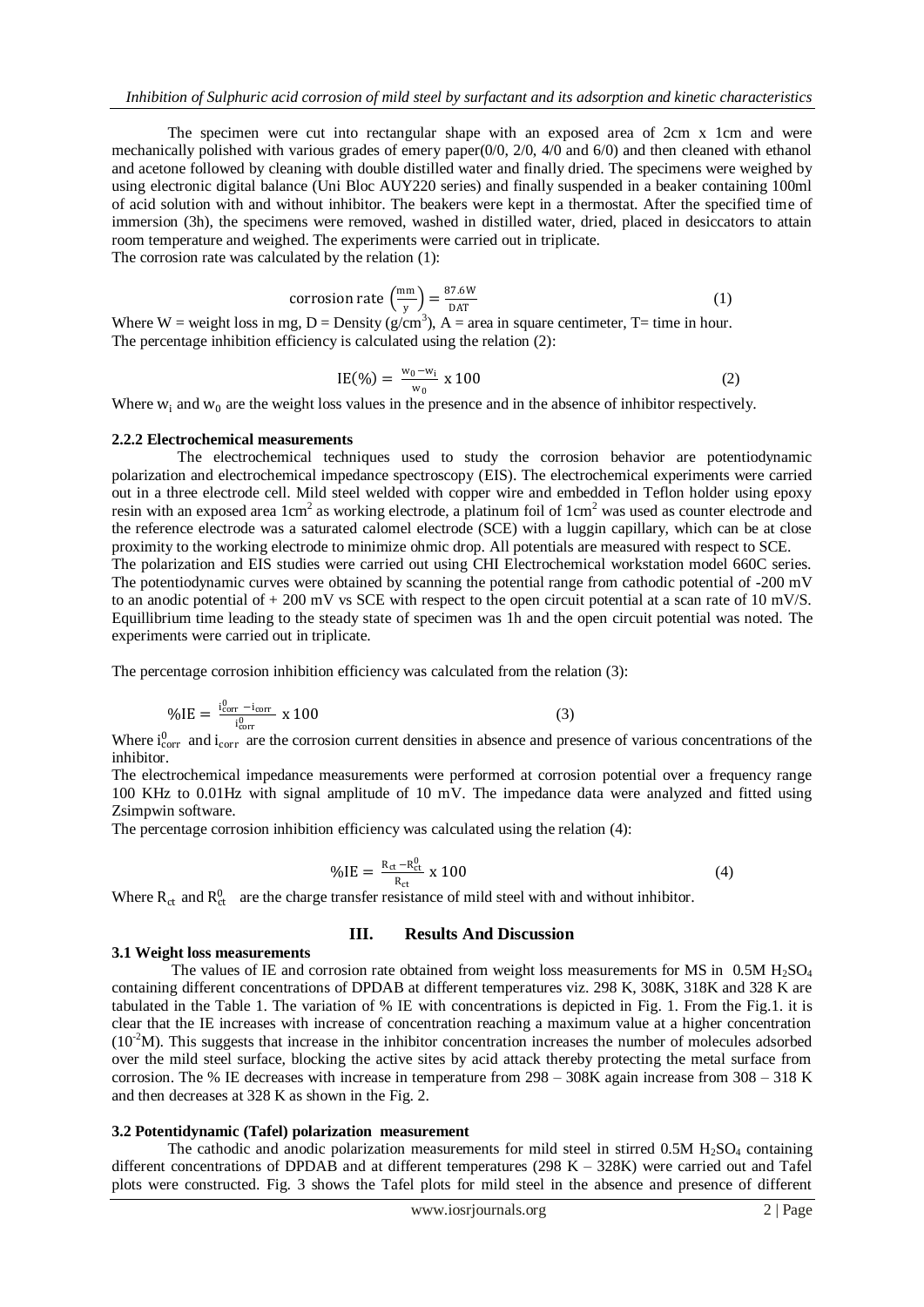concentration of DPDAB and at different temperatures in stirred  $0.5M H<sub>2</sub>SO<sub>4</sub>$  solution. From the Fig. 3. It is clearly seen that DPDAB shifted both the anodic and cathodic polarization curves to lower values of current density indicating the inhibition of both hydrogen evolution and mild steel dissolution reactions. Further the shift in the  $E_{\text{corr}}$  values is  $\lt$  85mV suggest that the studied inhibitors act as mixed type inhibitor with predominantly of anodic type.

The polarization parameters are given in the Table 2. From the Table 2 it is clear that the the values of corrosion current density decreased significantly with increase in the concentration of DPDAB. Corrosion potential values shifted towards more noble direction with increase in the concentration of DPDAB. The percentage inhibition efficiency increased with increase in the concentration of inhibitors from 96.7% to 99.1% for DPDAB.The inhibition effect of the surfactants mainly depends upon the critical micelle concentration (CMC). CMC is a key factor in determining the effectiveness of surfactants as corrosion inhibitors. According to Free [4], CMC can be determined by plotting  $1/i_{corr}$  against surfactant concentration. From the Fig.4 the value of CMC for DPDAB is found to be approximately  $10^{-3}$ M. From the Fig. 1 it is evident that above the CMC, increasing surfactant concentration leads to the gradual formation of multilayers that further reduces the rate of corrosion thereby increasing the percentage corrosion inhibition efficiency .

 However, concentration changes above CMC lead to smaller changes in inhibition, since the changes above the CMC result only in additional coverage beyond the monolayer level, which is already sufficient for significant inhibition. This situation is analogous to adding a second coating of paint to protect a surface that is already protected by an initial coating. It is likely that additional surface coverage in the form of multilayer that results at surfactant concentrations above the CMC are responsible for the additional increase in corrosion inhibition above the CMC. The reason for this explanation is simple. At coverages of one monolayer or less, surfactant molecules can inhibit either the cathodic or anodic reaction by occupying reactive sites, or by simply providing resistance to the supply of oxidant or the transport of reaction products. Once the surface is filled with surfactant molecules and additional molecules form multiple layer structures, the added surfactant molecules no longer have direct access to the surface. Consequently, the additional molecules that adsorb at concentrations above the CMC must inhibit corrosion by offering additional resistance to the transport of necessary elements rather than by occupying reactive sites directly. The higher corrosion inhibition efficiency in DPDAB is attributed to the presence of both delocalized π- electrons and lone pair of electrons on nitrogen atom followed by the synergistic effect of Br ions.

From the Table 2 it is evident that the corrosion inhibition efficiency decreases from increasing the temperature from 298 K – 308 K and then increases and shows maxima at 318K and then decreases at 328 K [Fig. 2] this is indicative of the fact that the DPDAB undergoes change in orientation of phenyl ring as the temperature increases. At 318 K, they may be in the same plane, therefore enhancing the adsorption on the metal surface. This change in orientation of phenyl ring is not possible beyond a certain temperature because of the shorter time lag between adsorption – desorption processes [5]. From the Table 2 it is clear that DPDAB is a very efficient inhibitor at all studied temperature especially at higher concentrations.

## **3.3 Electrochemical impedance spectroscopy:**

Electrochemical impedance measurements were conducted for mild steel in  $0.5M H<sub>2</sub>SO<sub>4</sub>$  as well as acid containing different concentration of inhibitors DPDAB at  $25^{\circ}$ C. The impedance data was analyzed using the circuit shown in the Fig. 5. The fitted data follows almost the same pattern as the experimental results with R(Q(R(QR)) equivalent circuit using the Zsimpwin software. Fig. 6 shows the Nyquist and Bode plots for mild steel in 0.5M H<sub>2</sub>SO<sub>4</sub> and 0.5M H<sub>2</sub>SO<sub>4</sub> containing different concentration of DPDAB. Table 3 gives the values of electrochemical impedance parameters obtained from the fitting procedure. The values of Y<sub>a</sub> & Y<sub>dl</sub> (Y<sub>a</sub> & Y<sub>dl</sub>) can be regarded to be approximation to the values of the adsorption capacitance and double layer capacitance respectively) has decreasing trend for the adsorption of the inhibitors on the metal surface, suggesting the inhibitor molecules displace water molecules originally adsorbed on the metal surface. The  $R<sub>ct</sub>$  value increases with increase in concentration thereby increasing the % IE with increase in concentration of the inhibitor. The  $C_{\rm dl}$  related to Y<sub>dl</sub> decreases with the increase in DPDAB concentration. The decrease in  $C_{\rm dl}$  values may be due to the decrease in local dielectric constant and or increase in the thickness of the double layer. The Values of  $n_a$ associated with  $(CPE)_{a}$  for the inhibitor was found to be 1 which indicates a near capacitive behavior of the surface film formed on the Mild steel sample. The values of  $n_{dl}$  related to (CPE) $_{dl}$  are found to be in the range 0.5 to 0.7 for DPDAB indicating the electrode surfaces are partially heterogeneous.

## **IV. Adsorption Isotherms And Thermodynamic Parameters**

 Adsorption of surfactants on solid surfaces can modify their hydrophobicity, surface charge and other key properties that govern interfacial processes such as corrosion inhibition [6]. In general, adsorption is governed by a number of forces such as covalent bonding, electrostatic attraction, hydrogen bonding and nonpolar interactions between the adsorbed species, lateral associative interaction, solvation and desolvation [7].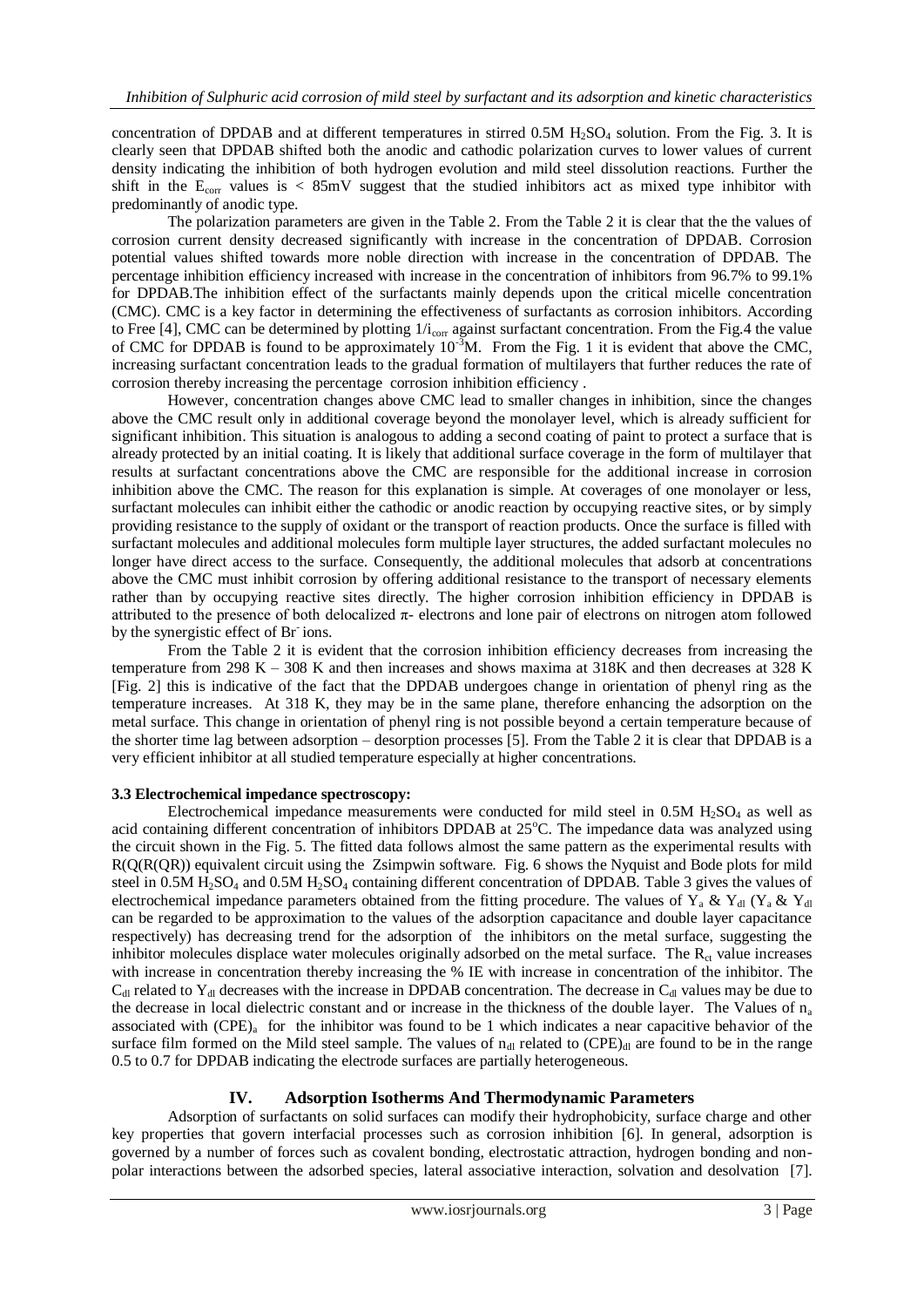The total adsorption is usually the cumulative result of some or all of the above forces. Several adsorption isotherms were assessed and the Langmuir adsorption isotherm was found to be the best description of the adsorption behavior of the surfactant under investigation in the acidic medium. Fig. 7 shows a plot of C/θ against C. The slope of the straight line is nearly or equal to unity.

Thus it can be concluded that DPDAB adsorbed at the steel surface following Langmuir isotherm model without interaction between the adsorbed molecules. Table 4 lists the thermodynamic parameters for adsorption of DPDAB in 0.5M H<sub>2</sub>SO<sub>4</sub> on the mild steel surface. The values of  $\Delta G^{\circ}_{ads}$  for DPDAB on mild steel surface in 0.5M H<sub>2</sub>SO<sub>4</sub> are highly negative. This suggests that the inhibitor interact strongly with the mild steel surface. Values of  $\Delta G^{\circ}$ <sub>ads</sub> were found to be around -33.0KJ/mol indicates that the adsorption mechanism involves two types of interaction, Physisorption and chemisorptions. From the values of free energy of adsorption ( $\Delta G^{\circ}$ <sub>ads</sub>) and enthalpy of adsorption ( $\Delta H^{\circ}$ <sub>ads</sub>), the entropy of adsorption ( $\Delta S$ <sub>ads</sub>) was calculated using Gibb's – Helmholtz equation. The enthalpy of adsorption was obtained from the plot of  $\log \frac{\theta}{1-\theta}$  vs 1/T at different concentrations of inhibitor as shown in Fig.8. The average value of  $\Delta H^{\circ}$ <sub>ads</sub> is given in Table 4.  $\Delta H^{\circ}$ <sub>ads</sub> is negative which indicates the adsorption of inhibitor molecules on mild steel surface is an exothermic process. The positive sign of  $\Delta S^{\circ}$ <sub>ads</sub>, means that the process is accompanied by an increase in entropy, which is the driving force for the adsorption of inhibitor onto the mild steel surface [8].

## **V. Effect Of Inhibitors On The Activation Parameters Of Corrosion Process**

In order to obtain more details on the corrosion process, activation kinetic parameters such as energy of activation (E<sub>a</sub>), enthalpy of activation ( $\Delta H^{\neq}$ ) and entropy of activation ( $\Delta S^{\neq}$ ) are evaluated using Arrhenius equation and the Transition state equation [9]. Fig.9 shows Arrhenius plots for mild steel in 0.5M  $H_2SO_4$  with different concentrations of DPDAB. The activation energies are estimated from the slopes  $(-E_a/R)$ . The transition state plot of the corrosion Current density for mild steel in  $0.5M H<sub>2</sub>SO<sub>4</sub>$  with different concentrations of DPDAB is shown in Fig. 10, these permit the calculation of  $(\Delta H^{\neq})$  and  $(\Delta S^{\neq})$ , from slopes  $(-\Delta H^{\neq}/2.303R)$ and intercepts  $[\log R/Nh + \Delta S^2/2.303R]$  respectively. The activation parameters for surfactant are tabulated in the Table 5. The activation energies in the presence of different concentrations of surfactant in  $0.5M H_2SO_4$  is higher than that in the absence of inhibitors. The decrease of inhibition efficiencies with increasing temperature and the increase in  $E_a$  in the presence of the inhibitors indicates that the adsorption may be physical adsorption in 0.5M H2SO4. The positive sign of the enthalpies of activation reflect the endothermic nature of dissolution process of steel in acidic medium. Large and negative value of entropies of activation imply that the activated complex in the rate determining step represents an association rather than a dissociation step, means that a decrease in disordering takes place on going from reactants to the activated complex [10].

6. Scanning electron microscopic studies: Fig.11a shows the surface morphology of the polished mild steel surface before immersion in 0.5M  $H<sub>2</sub>SO<sub>4</sub>$ . SEM photographs after specimen immersion in 0.5M  $H<sub>2</sub>SO<sub>4</sub>$  for 3h in the absence and presence of an optimum concentration of DPDAB are shown in the Fig. 11 b  $\&$  c. It could be seen from the Fig. 11b that the specimen surface is strongly damaged and faceting seen as a result of pits formed due to the exposure of mild steel to the acid in the absence of the inhibitor. From the Fig. 11c it could be seen that in the presence of

## **VI. Mechanism**

inhibitor, the faceting disappeared and the surface was free from pits and it was smooth. This reveals that there is a good protective film adsorbed on specimen surface, which was responsible for inhibition of corrosion.

Mechanism of corrosion inhibition is complex and depends on the formation of mono- or multidimensional protective layers on the metal surface. The protective nature of the surface layers depends on the factors: interaction between inhibitors and substrate, incorporation of the inhibitor in the surface layer, chemical reactions, electrode potentials, concentration of the inhibitors, temperature and properties of the corresponding surface, etc. The first stage in the mechanism of the surfactants as corrosion inhibitors in aggressive media is adsorption of the surfactant molecules onto the metal surface. The adsorption process is influenced by the nature and the surface charge of the metal, the chemical structure of the surfactant, and the nature of the aggressive electrolyte. Adsorption of the surfactant molecules occurs because the interaction energy between the surfactant molecules and the metal surface is higher than that between water molecules and the metal surface. So the inhibition effect by surfactants is attributed to the adsorption of the surfactant molecules via their functional groups onto the metal surface. The adsorption rate is usually very rapid and hence the reactive metal is shielded from the aggressive environment. Corrosion inhibition depends on the adsorption ability of the surfactant molecules on the corroding surface, which is directly related to the capacity of the surfactant to aggregate to form micelles. The critical micelle concentration (CMC) is a key factor in determining the effectiveness of a corrosion inhibitor. Below CMC, the molecules tend to aggregate at the interface, and this interfacial aggregation reduces the surface tension. Above CMC the metal surface is covered with multilayers. This, consequently, does not alter the corrosion rate.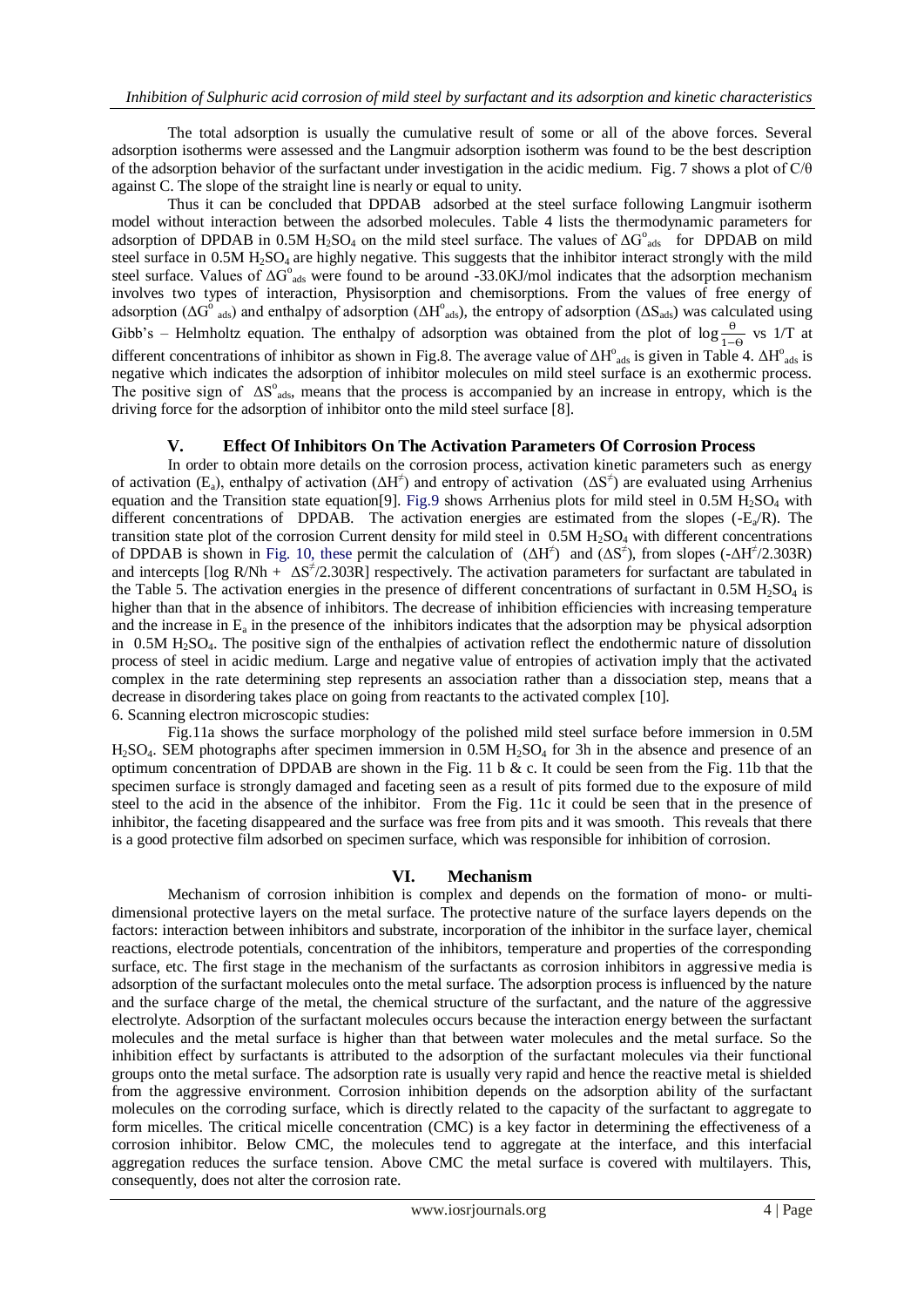Banerijee and Mallhotra [11] reported the PZC for mild steel is -550mV in  $H_2SO_4$ , therefore  $\mathcal{O}_c$  is positive (+47.2) so the metal surface acquires slight positive charge in the acidic medium. Studied surfactant may chemisorb at steel / solution interface via chemical bond between positively charged nitrogen atoms and negatively charged mild steel surface as follows: Steel surface is positively charged in presence of  $H_2SO_4$ medium. While bromide ion is negatively charged, as a result the specific adsorption of bromide ion occurs onto mild steel surface, causing negatively charged surface of steel. By means of electrostatic attraction, surfactant cation easily reaches mild steel surface, so bromide ion acts as an adsorption mediator for bonding metal surface and inhibitors. This gives rise to the formation of an adsorbed composite film in which Br ions are sandwiched between metal and positively charged part of inhibitor. This film acts as a barrier facing corrosion process.

## **VII. Conclusion**

- $\triangleright$  Surfactants are proved to be one of the best eco-friendly anti-corrosion substances to protect the materials from corrosion. The high affinity of surfactant molecules to adsorb onto interfaces to form micelles is responsible for their applications in several interfacial systems making them very attractive to be used as corrosion inhibitors for metallic surfaces.
- $\triangleright$  Anti corrosion property of different types of surfactants can be potentially used in the industry as good option to solve the problems of corrosion of metallic surfaces to prevent the material and economic loss.
- $\triangleright$  Potentiodynamic polarization curves reveal that the inhibitor act as mixed type inhibitor.
- $\triangleright$  Electrochemical impedance spectroscopy results showed that the corrosion inhibition of mild steel occurs mainly by charge transfer.
- > Generally, values of  $ΔG<sup>o</sup>$  <sub>ads</sub> around -20kJ/mol or lower are consistent with the electrostatic interaction between charged molecules and the charged metal surface (Physisorption); those around -40kJ/mol or higher involve charge sharing or transfer from organic molecules to the metal surface to form a coordinate type of metal bond (Chemisorption). In the present work, the calculated  $\Delta G^0$  ads, values are slightly less negative than -40 kJ/mol indicating that the adsorption of inhibitor molecules is not merely physisorption or chemisorption but obeying a comprehensive adsorption(Physical and chemical adsorption).
- $\triangleright$  The E<sub>a</sub> values in 0.5M H<sub>2</sub>SO<sub>4</sub> containing inhibitors were higher than that for the uninhibited one, indicating a strong inhibitive action for the studied compounds by increasing the energy barrier for the corrosion process, thus emphasizing the electrostatic character of the inhibitor's adsorption on mild steel surface.
- $\triangleright$  The  $\Delta H^{\circ}$  ads values are negative for all the studied inhibitors in 0.5M H<sub>2</sub>SO<sub>4</sub>, suggests that the adsorption of inhibitor molecules onto metal surface is an exothermic process.

#### **Acknowledgement**

 The authors thank Sinsil International, Bangalore (Roopsingh Y R, GM) for providing their Instrument Model CHI660C, Electrochemical Workstation (CH Instruments Inc, USA).

## **References**

- [1]. Bereket G. and A. Yurt, Inhibition of the corrosion of low carbon steel in acidic solution by selected quaternary ammonium compounds, Anti-Corrosion Methods and Materials, 49(3), 2002, 210-220.
- [2]. El Maghraby A.A. and T.Y. Soor, Efficient cationic surfactant as corrosion inhibitor for carbon steel in Hydrochloric acid solutions, Pelagia Research Library, Advances in Applied Science Research, 1(2), 2010, 156-168.
- [3]. Vasudevan T., B. Muralidharan, S. Muralidharan and S. Venkatakrishna Iyer, Inhibition of corrosion of mild steel in acidic solutions by Quaternary salts of Pyridinium bases, Anti-Corrosion Methods and Materials, 45(2),1998, 120-126.
- [4]. Free M.L., Understanding the effect of surfactant aggregation on corrosion inhibition of mild steel in acidic medium, Corros. Sci., 44, 2002, 2865.
- [5]. Kalpana Bhrara, Gurmeet Singh and Hansung Kim, Inhibiting effects of butyl triphenyl phosphonium bromide on corrosion of mild steel in 0.5 M sulphuric acid solution and its adsorption characteristics, corros. Sci., 50,2008, 2747-2754.
- [6]. Grieves R.B and Somasundaran P, Advances in interfacial phenomena of particulate/solution/gas systems, AICHE symposium series, 71,1975, 124.
- [7]. Fuertenau D.W. The adsorption of surfactants at solid/water interfaces in : Hair ML, editor. The chemistry of biosurafces, ( New York. 1971) 143.
- [8]. Li X.H., F.Z. Yang, G.N. Mu, H.Fu and S.D. Deng, Inhibition effect of nonionic surfactant on the corrosion of cold rolled steel in HCl, Corros. Sci., 50, 2008, 420-430.
- [9]. Prathibha B.S, P. Kotteeswaran, V. Bheema raju, Study on the inhibition of Mild steel corrosion by N, N- dimethyl-N-(2 phenoxyethyl) dodecan-1-aminiumbromide in HCl Medium, IOSR-JAC, 2(5), 2012, 61-70.
- [10]. Bentiss F., M. Lebrini and M. Lagrenee, Thermodynamic characterization of metal dissolution and inhibitor adsorption processes in mild steel/2,5-bis(n-thienyl)-1,3,4-thiadiazoles/hydrochloric acid system, Corros. Sci., 47,2005, 2915-2931.
- [11]. Banerijee G. and S.N. Malhotra, Contribution to adsorption of aromatic amines on mild steel surface from HCl solutions by impedance, UV and Raman spectroscopy, Corrosion, 48,1992, 10-15.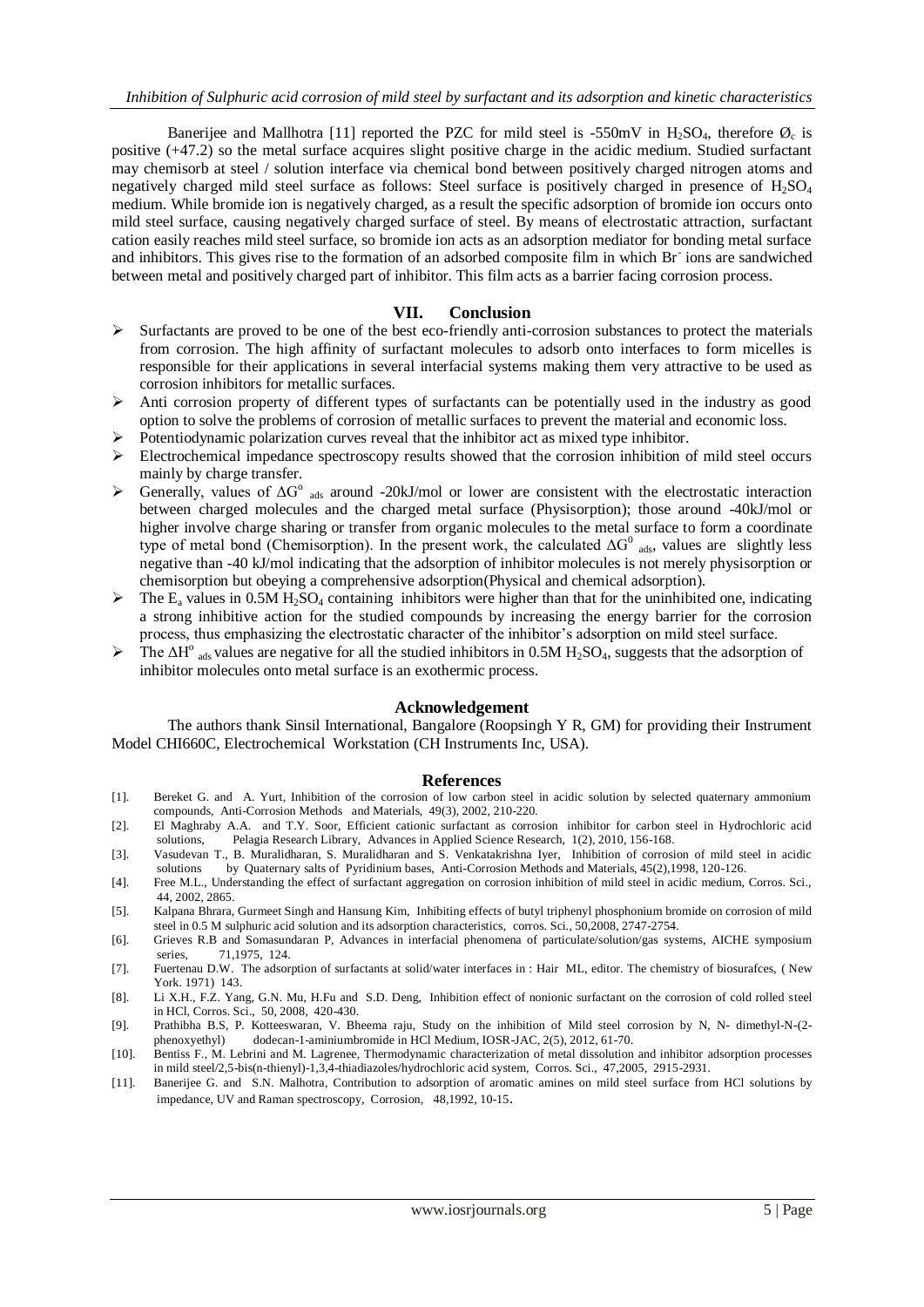

**Figure 1.** Variation of %IE with concentration of the studied Inhibitor



**Figure 2.** Variation of %IE with temperature for different concentrations



**Figure 3.** Tafel plots for mild steel in 0.5M H<sub>2</sub>SO<sub>4</sub> in the absence and presence of different concentrations of DPDAB at 1) 298 K 2)308K 3) 318K and 4) 328K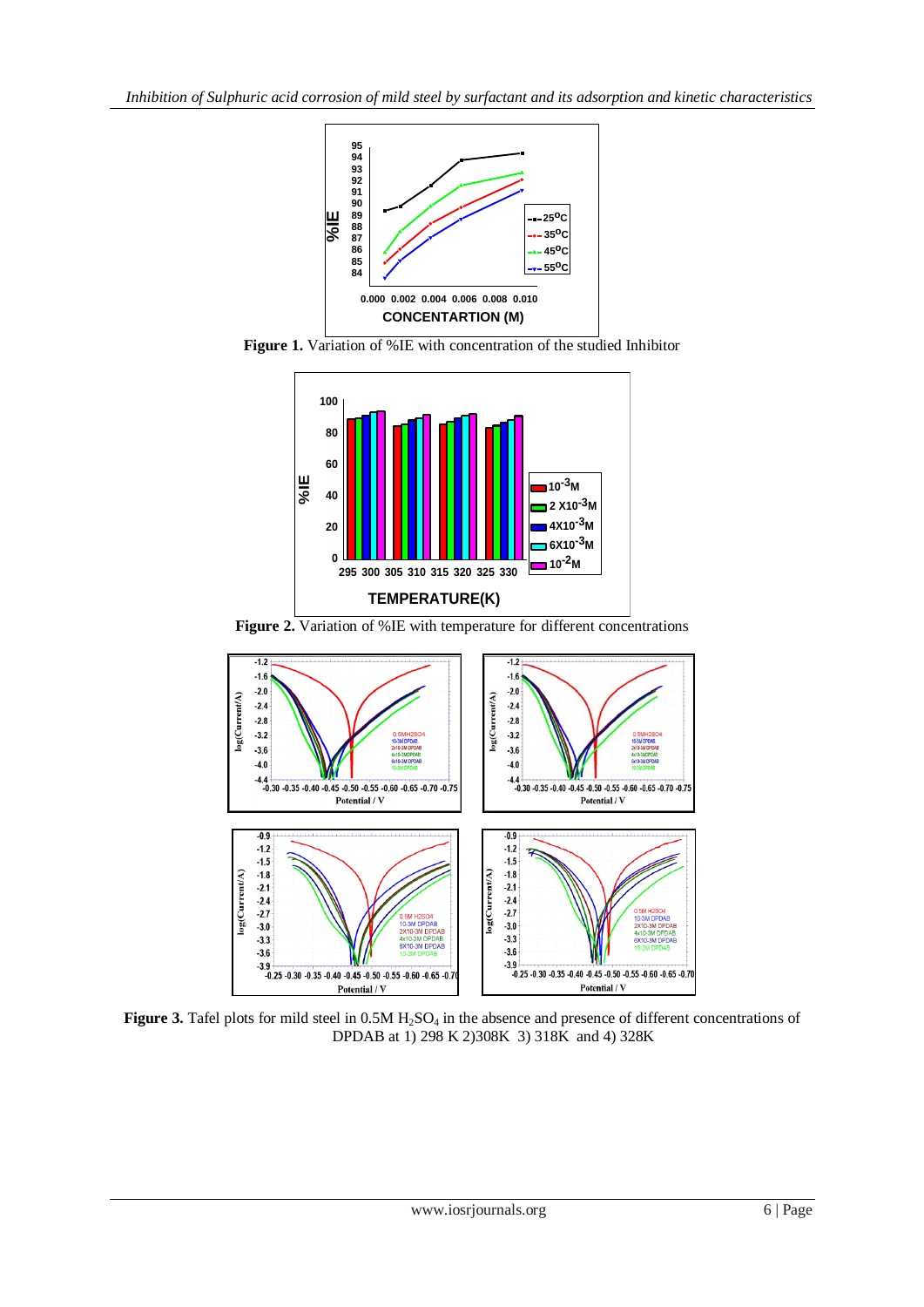





Figure 5. Equivalent circuit model used to fit the impedance data for DPDAB in 0.5M H<sub>2</sub>SO<sub>4</sub>



Figure 6. Nyquist and Bode plots for mild steel in 0.5M H<sub>2</sub>SO<sub>4</sub> containing different concentrations of DPDAB at  $25^{\circ}$ C

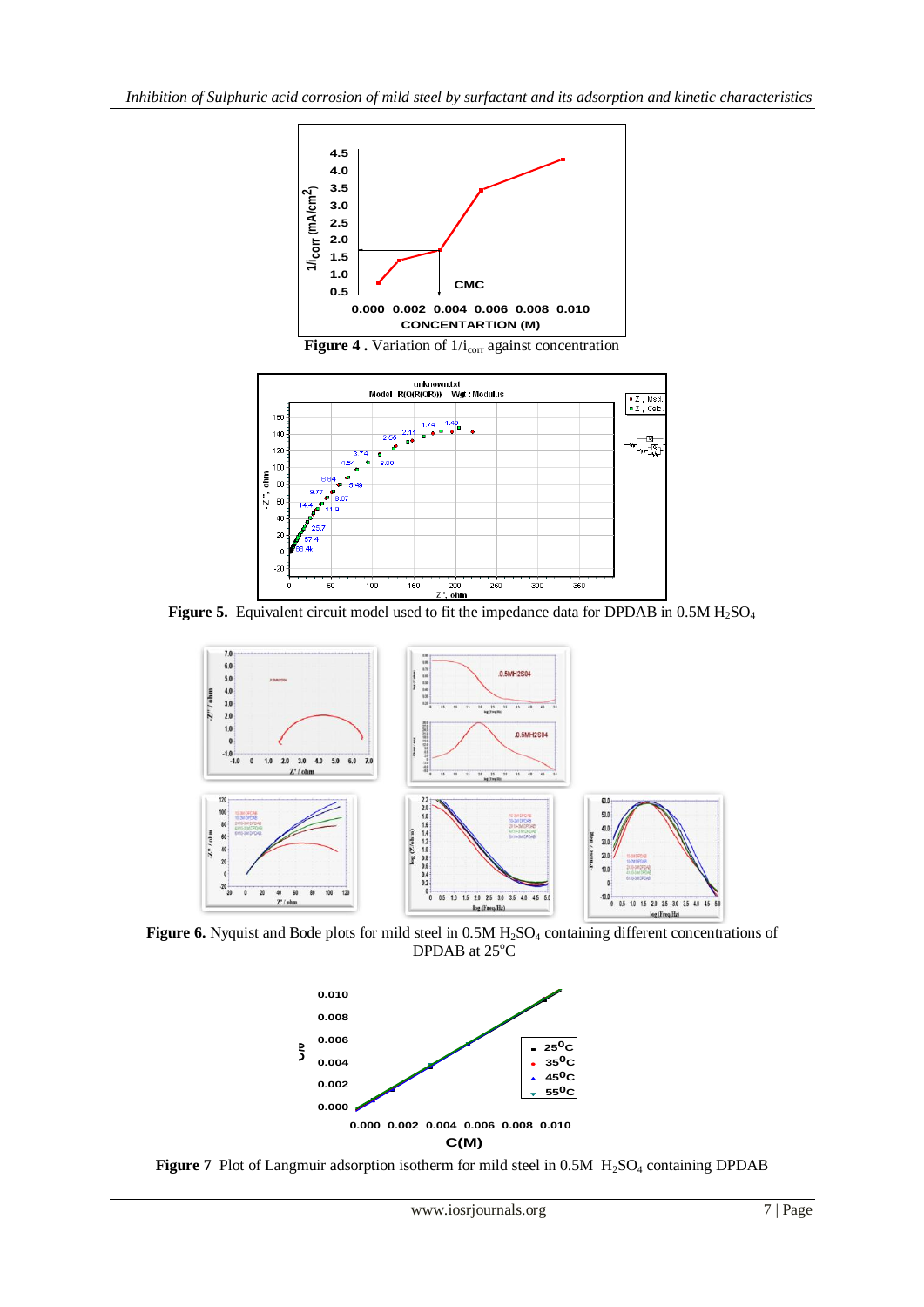

**1/T(K-1) Figure 8** Plot of  $log(\theta/1 - \theta)$  vs 1/T for mild steel in 0.5M  $H_2SO_4 + DPDAB$ 



Figure 9. Arrhenius plot for Mild steel in  $0.5M H<sub>2</sub>SO<sub>4</sub>$  without and with different concentration of DPDAB



Figure 10. Transition state plot for Mild steel in 0.5M H<sub>2</sub>SO<sub>4</sub> without and with different concentration of DPDAB



**Figure 11.** Surface Characterization by SEM for a) Polished mild steel b) In 0.5M  $H_2SO_4$  c) 0.5M  $H_2SO_4$  + DPDAB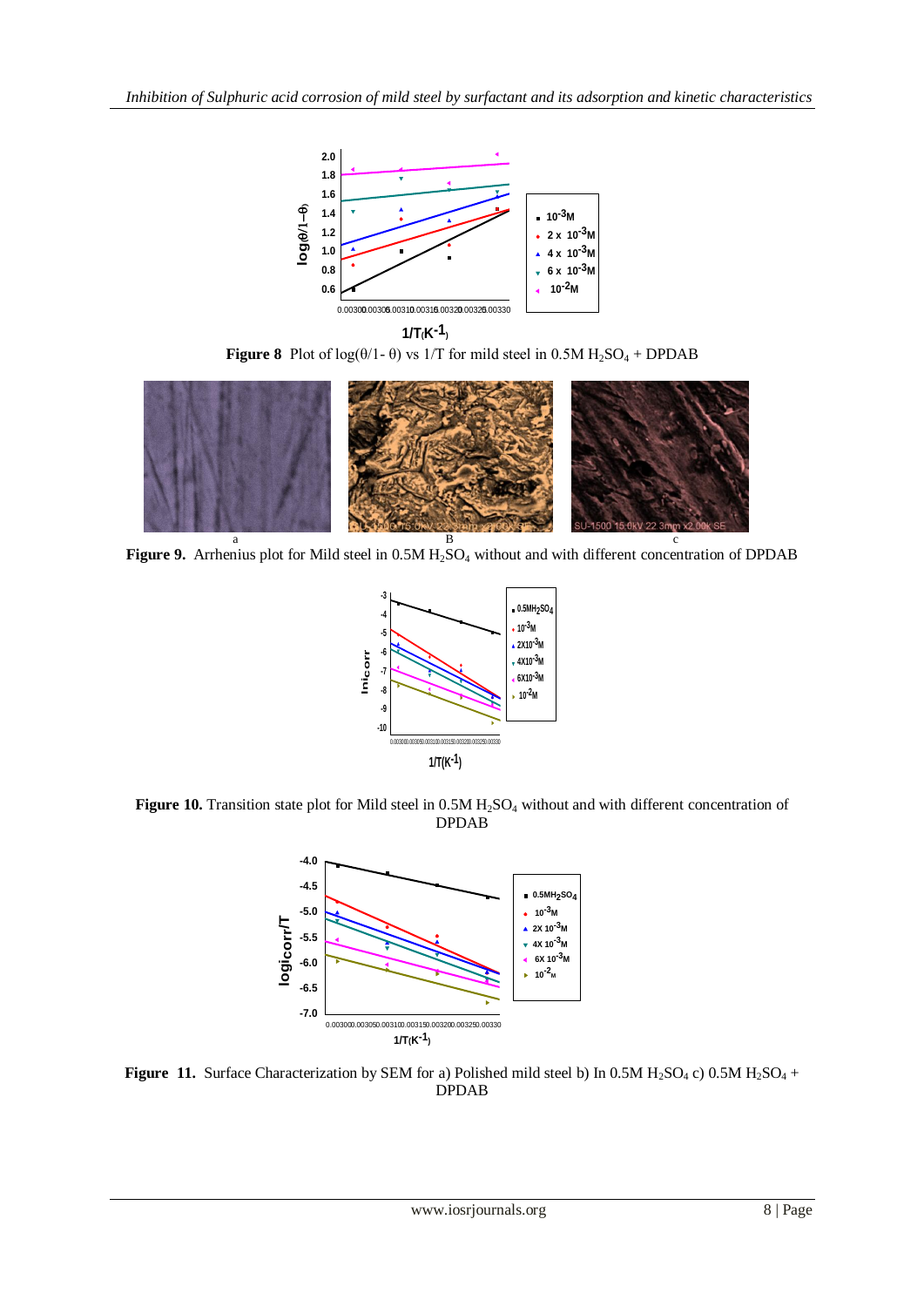**Table 1**

Inhibition efficiency of DPDAB with different concentration and temperature for the corrosion of mild steel in  $0.5M H<sub>2</sub>SO<sub>4</sub>$  by weight loss method (298K-328K).

|                                                 |        |                                | 308K   |                                | 318K   |                                | 328K   |                         |
|-------------------------------------------------|--------|--------------------------------|--------|--------------------------------|--------|--------------------------------|--------|-------------------------|
| <b>Inhibitor</b><br><b>concentration</b><br>(M) | $%$ IE | <b>Corrosion</b><br>rate(mm/y) | $%$ IE | <b>Corrosion</b><br>rate(mm/v) | $%$ IE | <b>Corrosion</b><br>rate(mm/v) | $%$ IE | Corrosion<br>rate(mm/v) |
| <b>Blank</b>                                    |        | 59.88                          |        | 112.89                         |        | 225.8                          |        | 410.1                   |
| $-3$<br>$1 \times 10$                           | 90.0   | 5.95                           | 85.5   | 16.37                          | 86.4   | 30.68                          | 84.2   | 64.72                   |
| $-3$<br>$2 \times 10$                           | 90.4   | 5.76                           | 86.7   | 15.06                          | 88.2   | 26.59                          | 85.7   | 58.58                   |
| $-3$<br>$4 \times 10$                           | 92.2   | 4.65                           | 88.9   | 12.46                          | 90.4   | 21.57                          | 87.7   | 50.40                   |
| $-3$<br>6 X 10                                  | 94.4   | 2.35                           | 90.3   | 10.97                          | 92.2   | 17.67                          | 89.3   | 43.89                   |
| $-2$<br>$1 \times 10$                           | 95.0   | 2.97                           | 92.7   | 8.18                           | 93.3   | 15.06                          | 91.8   | 33.66                   |

#### **Table 2**

Electrochemical polarization parameters for Mild Steel in 0.5M H<sub>2</sub>SO<sub>4</sub> containing different concentrations of DPDAB at different temperatures

| Concentration<br>(M)             | $E_{corr}$<br>(mV) | $i_{corr}$<br>$(\mu A/cm^2)$ | $\mathbf{b}_\mathrm{a}$<br>(mV/decade) | $\mathbf{b}_{\rm c}$<br>(mV/decade) | $\%$ I<br>E |
|----------------------------------|--------------------|------------------------------|----------------------------------------|-------------------------------------|-------------|
| 298 K                            |                    |                              |                                        |                                     |             |
| <b>Blank</b>                     | $-495.4$           | 18910                        | 201.9                                  | 203.9                               |             |
| -3<br>1 X 10                     | $-485.8$           | 1644                         | 132.2                                  | 109.5                               | 91.3        |
| $-3$<br>2 X 10                   | $-497.5$           | 790.6                        | 125.2                                  | 82.1                                | 95.8        |
| $-3$<br>4 X 10                   | $-497.3$           | 641.2                        | 123.6                                  | 74.9                                | 96.6        |
| $-3$<br>6 X 10                   | $-499.1$           | 302.9                        | 115.4                                  | 60.0                                | 98.4        |
| $\overline{2}$<br>1 X 10         | $-501.1$           | 237.4                        | 112.9                                  | 64.7                                | 98.7        |
| $6 \times 10^{-3}$               | $-476.4$           | 219.4                        | 66.6                                   | 109.7                               | 97.9        |
| $1 \overline{X}$ $10^{-2}$       | $-492.0$           | 191.9                        | 83.7                                   | 109.9                               | 98.2        |
| 318K                             |                    |                              |                                        |                                     |             |
| <b>Blank</b>                     | $-495.4$           | 18910                        | 203.8                                  | 201.9                               |             |
| $1 \times 10^{-3}$               | -485.8             | 1644                         | 109.5                                  | 132.2                               | 91.3        |
| $2 \times 10^{-3}$               | $-497.5$           | 790.6                        | 82.1                                   | 125.2                               | 95.8        |
| $4 \times 10^{-3}$               | -497.3             | 641.2                        | 74.9                                   | 123.6                               | 96.6        |
| $6 \times 10^{-3}$               | -499.1             | 302.9                        | 60.0                                   | 115.4                               | 98.4        |
| $1 X10^{-2}$                     | $-501.1$           | 237.4                        | 64.7                                   | 112.9                               | 98.7        |
| 328K                             |                    |                              |                                        |                                     |             |
| <b>Blank</b>                     | $-485.9$           | 27230                        | 196.2                                  | 201.1                               |             |
| $1 X10^{-3}$                     | -481.6             | 5296                         | 124.7                                  | 178.6                               | 80.5        |
| $2 \overline{X} 10^{-3}$         | -474.5             | 3197                         | 115.9                                  | 158.9                               | 88.2        |
| $4 \overline{\mathrm{X} 10^{3}}$ | $-467.6$           | 2292                         | 118.5                                  | 140.2                               | 91.6        |
| $6 \times 10^{-3}$               | $-473.9$           | 954.4                        | 87.4                                   | 125.2                               | 96.5        |
| $1 \overline{X}$ $10^{-2}$       | $-493.5$           | 360.5                        | 52.8                                   | 117.5                               | 98.7        |

**Table 3** Impedance parameters for mild steel in 0.5M H<sub>2</sub>SO<sub>4</sub>, absence and presence of different concentration of DPDAB at 25°C

| Concentration<br>(M)  | Y<br>я<br>$-2$<br>-1<br>$\Omega$<br>cm<br>ndl<br>-4<br>S<br>10) | n<br>a       | R<br>a<br>$(\Omega)$ | $C$ ( $\mu$ F/cm) | Y<br>dl<br>$-2$<br>-1<br>$(\Omega$ cm<br>ndl<br>$-4$<br>S<br>10) | $\mathbf n$<br>dl | R<br>ct<br>$(\Omega)$ | $\mathbf C$<br>dl<br>$(\mu$ F/cm $)$ | (%)<br>IE |
|-----------------------|-----------------------------------------------------------------|--------------|----------------------|-------------------|------------------------------------------------------------------|-------------------|-----------------------|--------------------------------------|-----------|
| <b>Blank</b>          |                                                                 |              |                      |                   | 15.39                                                            | 0.8657            | 5.016                 | 723.6                                |           |
| $-3$<br>1 X10         | 0.5027                                                          |              | 1.74                 | 50.27             | 6.585                                                            | 0.7887            | 138.1                 | 346.4                                | 96.4      |
| $-3$<br>$2 \times 10$ | 0.4956                                                          |              | 2.676                | 49.56             | 6.48                                                             | 0.6911            | 233.4                 | 303.5                                | 97.8      |
| $-3$<br>$4 \times 10$ | 0.4522                                                          | $\mathbf{I}$ | 2.724                | 45.22             | 6.444                                                            | 0.6629            | 291.1                 | 275.1                                | 98.3      |
| $-3$<br>6 X 10        | 0.4213                                                          | $\bf{1}$     | 3.231                | 42.13             | 6.364                                                            | 0.5755            | 382.3                 | 224.3                                | 98.7      |
| $-2$<br>1 X10         | 0.3260                                                          |              | 3.742                | 32.6              | 6.186                                                            | 0.5335            | 492.6                 | 218.8                                | 98.9      |